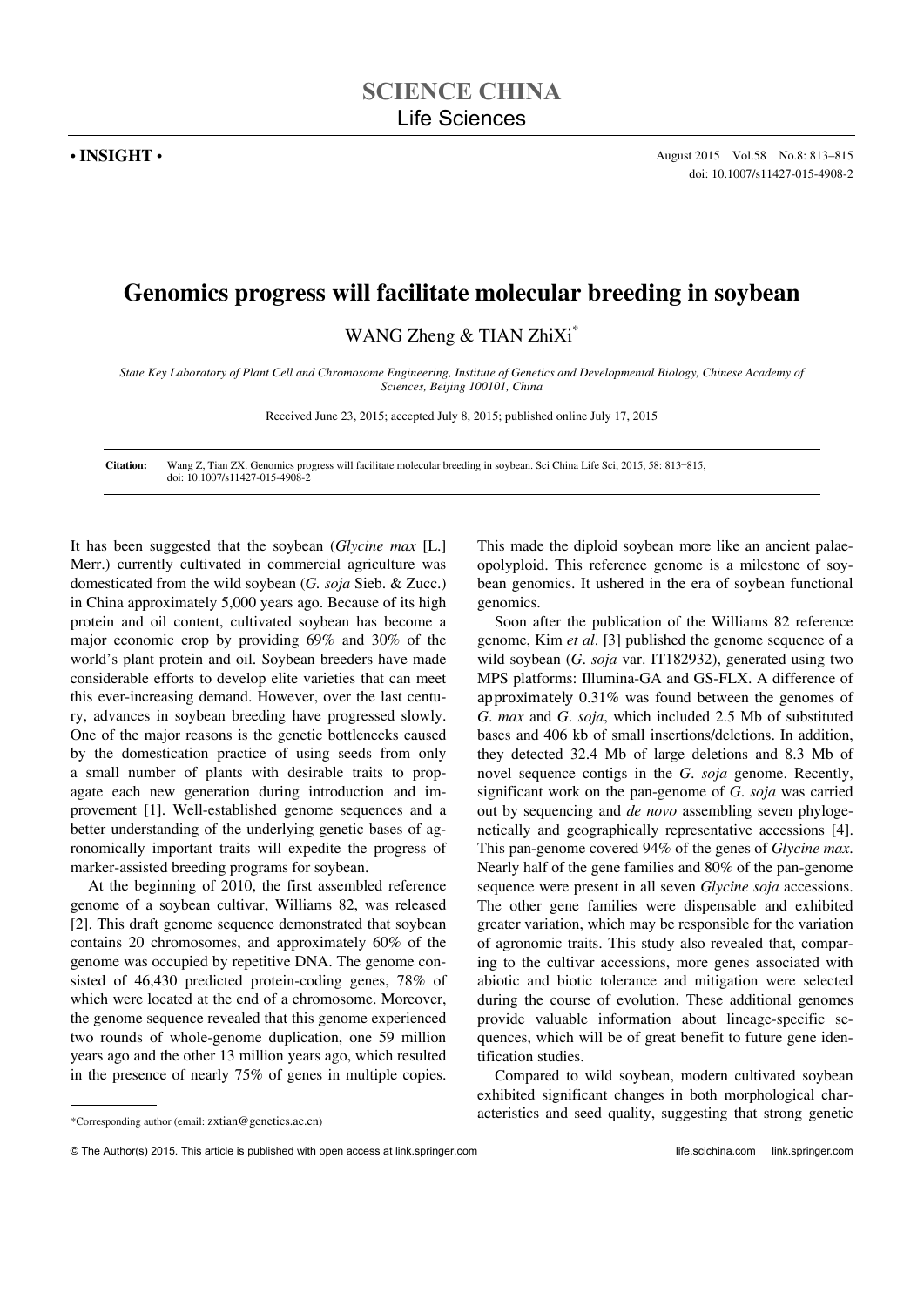selection has been experienced during soybean breeding. Prior to the publication of the reference genome, an analysis of 111 fragments from 102 genes indicated that genetic bottlenecks have occurred during soybean domestication and improvement [1]. To obtain a comprehensive overview of the genome-wide sequence variation, Lam *et al*. [5] resequenced the genomes of a diverse group of 17 wild and 14 cultivated soybean accessions, identifying a total of 6,318,109 SNPs and 186,177 present and absent variations. Genomic analysis suggested that, unlike other crops, the soybean genomes had higher levels of linkage disequilibrium (LD) and a high ratio of average nonsynonymous to synonymous nucleotides. In addition, cultivated accessions exhibited lower genetic diversity than wild soybeans. Li *et al*. [6] then published the resequenced genomes of 8 wild soybeans, 8 landraces, and 8 elite soybeans. Combined with the sequence data of the 31 accessions, this study provided a clear molecular footprinting picture of soybean domestication and improvement. They found that genetic diversity was reduced more significantly during domestication than during the switch from landraces to elite cultivars. They also detected that approximately 2.99% of all genomic regions were affected by artificial selection. Moreover, selection regions were distributed unequally throughout the genome, with some selection hotspots existing in certain genomic regions.

Previous studies have suggested that large numbers of rare alleles (frequency<0.10) were lost during domestication and improvement, and that introduction and adaptive selection have occurred in different geographic areas [1]. To probe how soybean subpopulations have adapted to different geographic areas, and to identify the genes responsible for domestication traits, Zhou *et al*. performed a large-scale assessment of soybean domestication and improvement by re-sequencing 302 wild, landrace, and improved soybean accessions at  $>11\times$  depth [7]. The large dataset produced approximately two-fold more SNPs and small indels than those previously reported. In addition, the depth of the sequencing data identified 1,614 copy number variations. By independently analyzing the LD of different genomic regions, the results provided a detailed LD landscape across the genome, and suggested that LD was much higher in pericentromeric regions than in arm regions. Bioinformatics analysis identified a total of 121 and 109 selective sweeps during soybean domestication and improvement, respectively. Moreover, through a genome-wide association study, this study revealed associations between 10 selected regions and 9 domestication or improvement traits, and identified 13 previously uncharacterized loci for agronomic traits. Particularly, an investigation involving the combination of previously generated quantitative trait loci (QTL) information revealed that 96 of the 230 selected regions correlated with reported oil QTLs, and 21 contained fatty acid biosynthesis genes. Further pairwise population differentiation analysis across geographic groups identified large

numbers of local differentiation signals that were not detected during previous screenings of domestication and improvement selection. The comprehensive investigations carried out in this study provide a valuable resource for future studies of the allelic variation of relevant traits, thereby facilitating soybean crop improvement.

The soybean reference genome accelerated advances in functional genomics work in soybean, and a set of genes responsible for important traits were cloned in recent years [8, 9]. However, compared to other crops like rice and maize, our understanding of the genetic regulation of complex traits in soybean is limited. We believe that the rapid progress from more *de novo* assembled and resequenced genomes will shed light on the genetic bases of agronomically important traits. In addition, knowledge from other omics studies, such as transcriptomics, epigenomics, proteomics, and metabolomics analyses, will be needed to discover the deeper regulation network governing complex traits. In summary, the accumulation of genomics studies in soybean will bring molecular breeding from theory to practice.

- 1 Hyten DL, Song Q, Zhu Y, Choi IY, Nelson RL, Costa JM, Specht JE, Shoemaker RC, Cregan PB. Impacts of genetic bottlenecks on soybean genome diversity. Proc Natl Acad Sci USA, 2006, 103: 16666-16671
- 2 Schmutz J, Cannon SB, Schlueter J, Ma J, Mitros T, Nelson W, Hyten DL, Song Q, Thelen JJ, Cheng J, Xu D, Hellsten U, May GD, Yu Y, Sakurai T, Umezawa T, Bhattacharyya MK, Sandhu D, Valliyodan B, Lindquist E, Peto M, Grant D, Shu S, Goodstein D, Barry K, Futrell-Griggs M, Abernathy B, Du J, Tian Z, Zhu L, Gill N, Joshi T, Libault M, Sethuraman A, Zhang XC, Shinozaki K, Nguyen HT, Wing RA, Cregan P, Specht J, Grimwood J, Rokhsar D, Stacey G, Shoemaker RC, Jackson SA. Genome sequence of the palaeopolyploid soybean. Nature, 2010, 463: 178-183
- 3 Kim MY, Lee S, Van K, Kim TH, Jeong SC, Choi IY, Kim DS, Lee YS, Park D, Ma J, Kim WY, Kim BC, Park S, Lee KA, Kim DH, Kim KH, Shin JH, Jang YE, Kim KD, Liu WX, Chaisan T, Kang YJ, Lee YH, Kim KH, Moon JK, Schmutz J, Jackson SA, Bhak J, Lee SH. Whole-genome sequencing and intensive analysis of the undomesticated soybean (*Glycine soja* Sieb. and Zucc.) genome. Proc Natl Acad Sci USA, 2010, 107: 22032-22037
- 4 Li YH, Zhou G, Ma J, Jiang W, Jin LG, Zhang Z, Guo Y, Zhang J, Sui Y, Zheng L, Zhang SS, Zuo Q, Shi XH, Li YF, Zhang WK, Hu Y, Kong G, Hong HL, Tan B, Song J, Liu ZX, Wang Y, Ruan H, Yeung CK, Liu J, Wang H, Zhang LJ, Guan RX, Wang KJ, Li WB, Chen SY, Chang RZ, Jiang Z, Jackson SA, Li R, Qiu LJ. *De novo*  assembly of soybean wild relatives for pan-genome analysis of diversity and agronomic traits. Nat Biotechnol, 2014, 32: 1045-1052
- 5 Lam HM, Xu X, Liu X, Chen W, Yang G, Wong FL, Li MW, He W, Qin N, Wang B, Li J, Jian M, Wang J, Shao G, Wang J, Sun SS, Zhang G. Resequencing of 31 wild and cultivated soybean genomes identifies patterns of genetic diversity and selection. Nat Genet, 2010, 42: 1053-1059
- 6 Li YH, Zhao SC, Ma JX, Li D, Yan L, Li J, Qi XT, Guo XS, Zhang L, He WM, Chang RZ, Liang QS, Guo Y, Ye C, Wang XB, Tao Y, Guan RX, Wang JY, Liu YL, Jin LG, Zhang XQ, Liu ZX, Zhang LJ, Chen J, Wang KJ, Nielsen R, Li RQ, Chen PY, Li WB, Reif JC, Purugganan M, Wang J, Zhang MC, Wang J, Qiu LJ. Molecular footprints of domestication and improvement in soybean revealed by whole genome re-sequencing. BMC Genomics, 2013, 14: 579–590
- 7 Zhou Z, Jiang Y, Wang Z, Gou Z, Lyu J, Li W, Yu Y, Shu L, Zhao